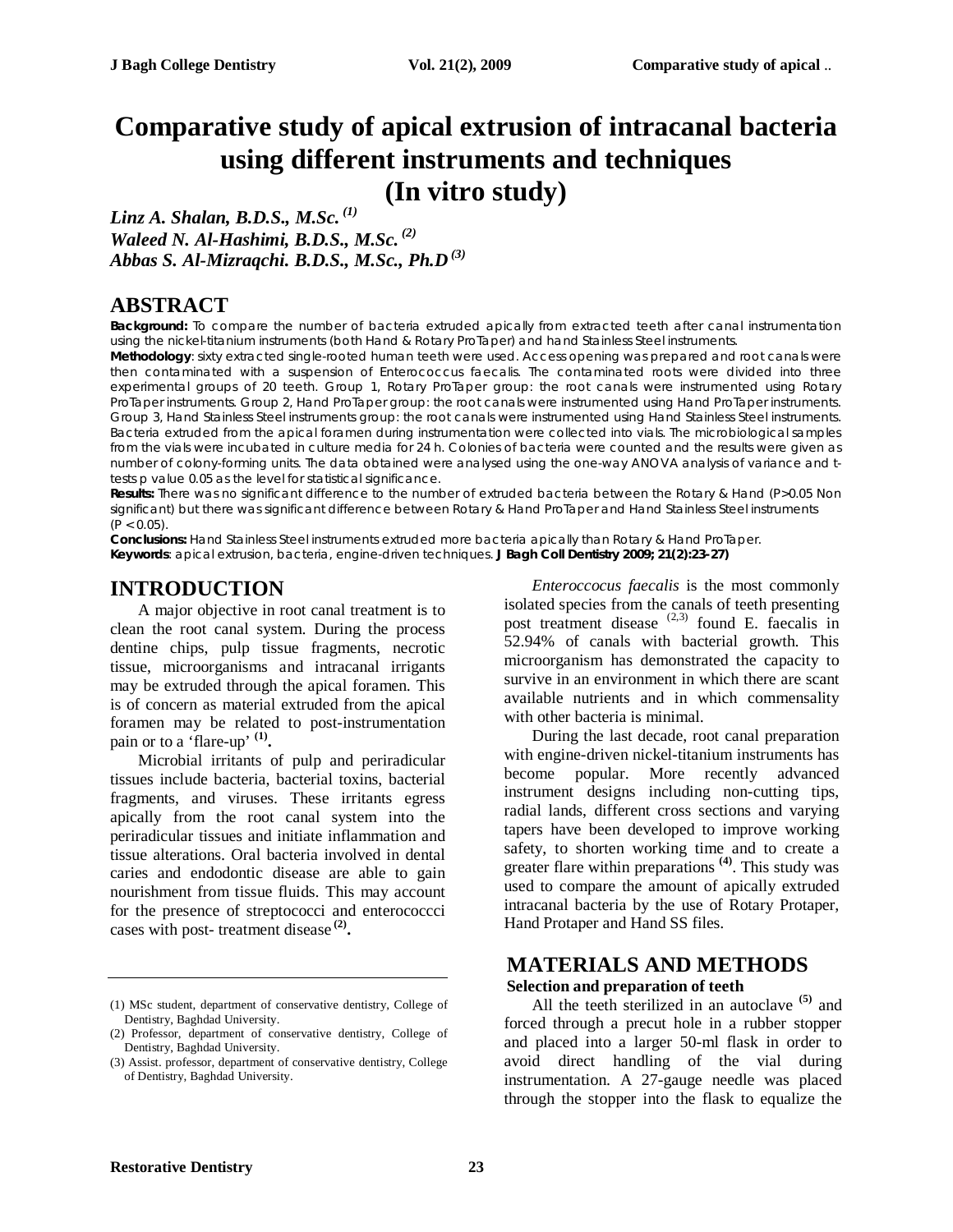pressure. A sheet of rubber dam was placed over the tooth to obscure the operator's view of the root and to prevent contamination of the vial during irrigation and instrumentation procedures 7.5ml from normal saline was added to the collection vial and 0.01ml of broth contains about  $7.1x\;10^5$  CFU was added to the canal of each sample by the use of the insulin syringe.

Sixty permanent human single rooted teeth were selected according to the following criteria: single canal with mature apices of the roots, no root caries or resorption, if there is any caries in the crown they were removed by bur in a high speed handpiece and restored by acid-etched composite resin to create a reservoir for loading a suspension of *Enterococcus faecalis.* Patent apical foramen in which size 10 file should pass through the apex without any resistance and size 15 file can not pass easily. Then, access opining was made for all the teeth and was sterilized in autoclave later. According to manufacturer's recommendations all instruments were used to enlarge five canals only. The teeth were divided into three experimental groups of 20 samples; each group containing similar numbers of the same tooth types with similar canal length, this ensured that the number of apically extruded bacteria was exactly to be due to the instrumentation technique and not to tooth morphology. Access opining was made for all the teeth by carbide fissure bur in high speed handpiece, any pulp remnants were removed with a fine barbed broach and they were sterilized in autoclave later.

The working length was determined by placing size 15 file with a rubber stop carefully into each canal until it was just visible in the apical foramen. This length was noted and 1mm was subtracted to give the working length of the canal, all the selected teeth have a working length range between (19-23) mm.

According to manufacturer's recommendations Rotary Protaper and Hand Protaper instruments were used to enlarge five canals only. All files were visually inspected at 10X magnification prior to use to be sure that none of the files were distorted. If any distortions were found, that file was eliminated and copious irrigation with normal saline was performed repeatedly after the use of each instrument using disposable syringes and 27 gauge tips. Regardless of the technique used, all canals were irrigated with 1ml of normal saline after the use of each instrument by inserting the needle passively and never allowed to bind as the irrigant

was being deposited into the canal $^{(6)}$ . A randomly laid down sequence was used to avoid bias towards one of the instruments. Only six samples were instrumented at a time to minimize operator fatigue and familiarity.

According to Schilder  $(7)$  who believed in limiting the apical enlargement to size 25 or 30 to minimize the undesirable effect like; ledging or zipping, due to decrease of the instruments flexibility with increase in its size, all canals were enlarged to an apical size 30. The sequences used in the present study were following the manufacturers' instructions for each system.

#### **Group A**: **Rotary ProTaper Ni-Ti files**:

ProTaper rotary endodontic files were set into permanent rotation (300 rpm) with a 16:1 reduction hand piece powered by a torque-limited electric motor using torque setting 1.2 Ncm. which is as stated by the manufacturers' instructions. Instrumentation was completed in a crown-down manner using a gentle in-and-out motion. Instruments were withdrawn when resistance was felt and changed for the next instrument.

- First step (S1) shaping file was used first and moved apically to 2mm short of the working length.

- Second step (SX) files were then used (4-5 mm from the working length).

- Third step (S1) to full working length for shaping the coronal two- third of the canal

- Fourth step (S2) to full working length for shaping the coronal two – third of the canal

- Fifth step finishing files (F1, F2, F3) sequentially to the full working length with only one pecking motion for each instrument.

Once, the instrument had negotiated to the end of the canal and had rotated freely, it was removed.

#### **Group B**: **Hand ProTaper Ni-Ti files**

These are a new non ISO instrument which has the same morphology as rotary ProTaper file. According to the main principle of the crown-down technique, it cut the canal walls by rotating clockwise with sufficient apical pressure until it engages the dentine, then rotate counter-clockwise to disengage and remove the file from the canal, repeat rotation motion until desired length is achieved. The instrumentation sequence was the same as group A.

#### **Group C: Stainless steel files (control group)**

In this group, canals were instrumented with hand stainless steel files and the step back technique described by Weine et al  $(8)$  was used, without Gates-Glidden drills to ensure that only the effect of the stainless steel files would be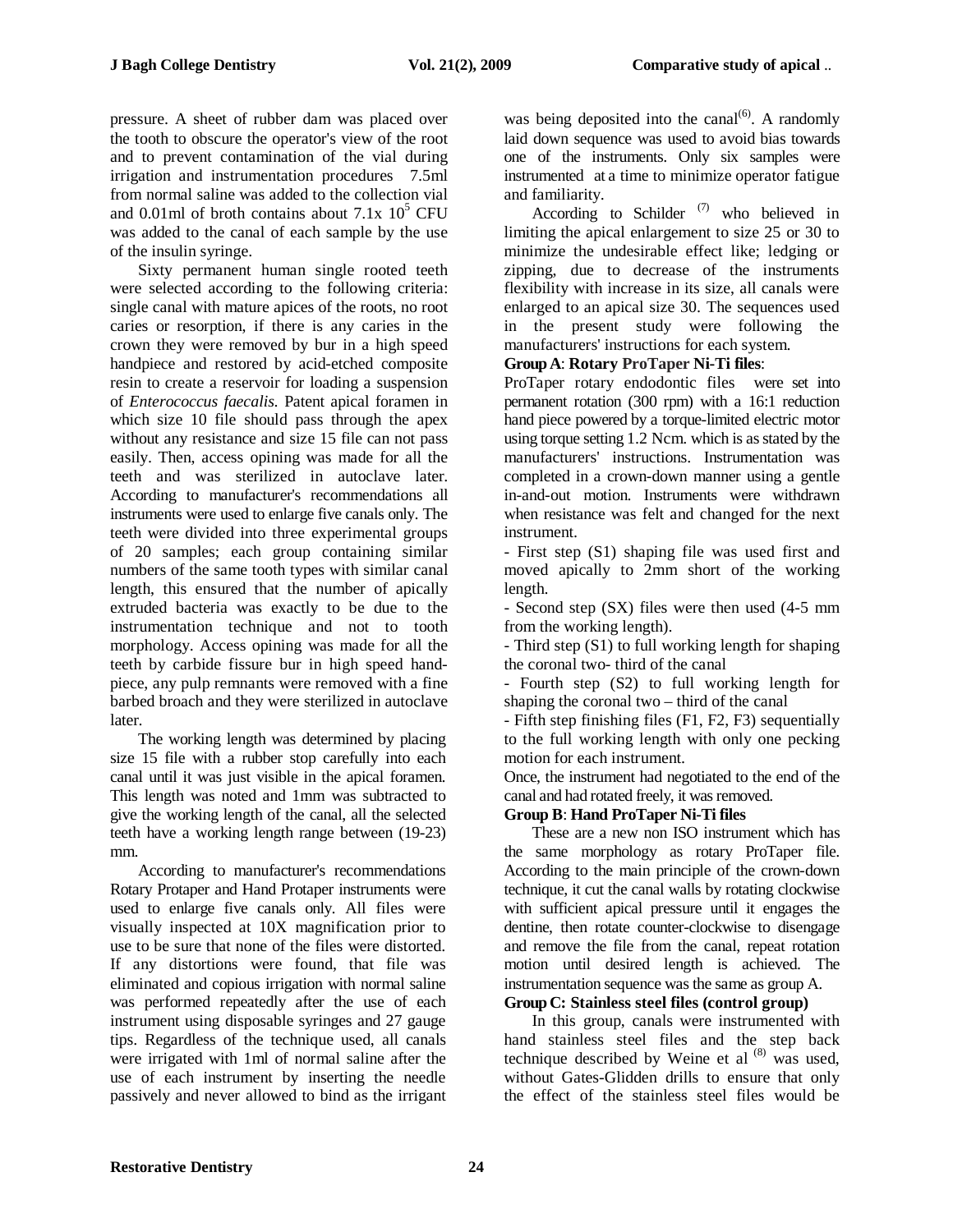evaluated after instrumentation. All instruments were used without pre-bending.

The step- back technique that was used in the present study involves the following.

- Determination of working length: by insertion of file #15 to 1mm shorter than the apical foramen.
- The sequence of the files as the following
	- # 10 to the working length.
	- # 15 to the working length.
	- # 20 to the working length.
	- # 25 to the working length.
	- # 30 to the working length.
	- # 35 to 1mm shorter than the working length.
	- # 30 to the working length.
	- # 40 to 2mm shorter than the working length.
	- # 30 to the working length.
	- # 45 to 3mm shorter than the working length.
	- # 30 to the working length.
	- # 50 to 4mm shorter than the working length.
	- # 30 to the working length.
	- # 55 to 5mm shorter than the working length.
	- Recapitulation was made by size 10 to make sure that the apical foramen was not closed by dentine chips during instrumentation.

#### **Counting of bacteria:**

#### Input bacteria:

The bacterial count put inside the canal is 7.1  $X 10^7$  CFU/ ml (7.1  $X 10^5$  CFU/ 0.01) (original number O.N) of *Enterococcus faecalis*, according to pilot study the samples were left for about four hours in 37 ◦C to give time to bacteria to enter inside dentinal tubules. After that by insulin syringe we pushed air inside canal to remove the remnant of the broth from the canal.

#### Count of apically extruded bacteria:

After complete instrumentation the tooth stopper part were be removed and 1ml will be taken from collecting vial and we were use serial dilution from  $10^{-1}$  up to  $10^{-4}$  then culture was made and incubated in  $37 \text{ °C}$  aerobically for about 24 hours, then bacteria was counted in the form of colony forming unit (CFU).

### **RESULTS**

The mean of V.C of apically extruded intracanal bacteria for the groups are presented in Table 1. Comparison of the mean number of extruded bacteria between R. ProTaper and S.S Hand files showed statistically significant differences ( $P < 0.05$ ). There was a significant difference  $(P < 0.05)$  between H.Protaper and SS Hand files. However, the difference between R.

ProTaper and H. Protaper groups was not statistically significant  $(P > 0.05)$ .

| Table 1: Comparison of V.C of apically   |
|------------------------------------------|
| extruded intracanal bacteria between the |
| three instruments.                       |

| ан се нва ангено.                        |                                          |           |  |  |               |  |
|------------------------------------------|------------------------------------------|-----------|--|--|---------------|--|
|                                          | <b>Mean</b>                              | <b>SD</b> |  |  | $SE$  Min Max |  |
| $V.C. X 10^4$ 20,642 5,751 1,286 9       |                                          |           |  |  | 30            |  |
| R.P.<br>V.C. $X$ $10^4$                  |                                          |           |  |  |               |  |
| <b>Hand SS</b><br>V.C. X 10 <sup>4</sup> | $\parallel$ 25,685 7,771 1,738 12,8 38,6 |           |  |  |               |  |
| V.C= viable count                        |                                          |           |  |  |               |  |

#### **DISCUSSION**

The main objective of root canal therapy is to prevent and treat periradicular inflammation by eliminating microorganisms from the root canal system and preventing subsequent reinfection<sup>(9)</sup> Many factors effect the amount of extruded intracanal materials such as; instrumentation technique, instrument type, instrument size and preparation end- point and irrigation solution (10,11)

When intracanal contents are pushed through, it will result in an antigen - antibody complex. This reaction will cause damage to the cell membrane resulting in prostoglandins release, bone resorption, amplification of the kinin system and ultimately pain for patient<sup> $(12)$ </sup>.

This study was conducted to determine apical extrusion of intracanal bacteria produced as a result of canal shaping; pulp tissue remnants were removed before preparation and had no influence on the results.

*Enterococcus faecalis* was chosen as the bacteriological marker in this study. It is a nonfastidious, easy to grow facultative aerobic bacterium of significant clinical importance that could be used in a study applying a bacteriological assessment method. Other bacteria commonly associated with endodontic infections may require symbiotic support from other bacteria, but E. faecalis has been reported to survive and successfully thrive alone $^{(13)}$ .

*E. faecalis* has been implicated in persistent root canal infections and has been identified as the species most commonly recovered from root canals of teeth post-treatment disease $(14)$ .

All techniques are likely to extrude material through the foramen<sup> $(10)$ </sup>, but some will extrude a greater mass than others. The greater the amount of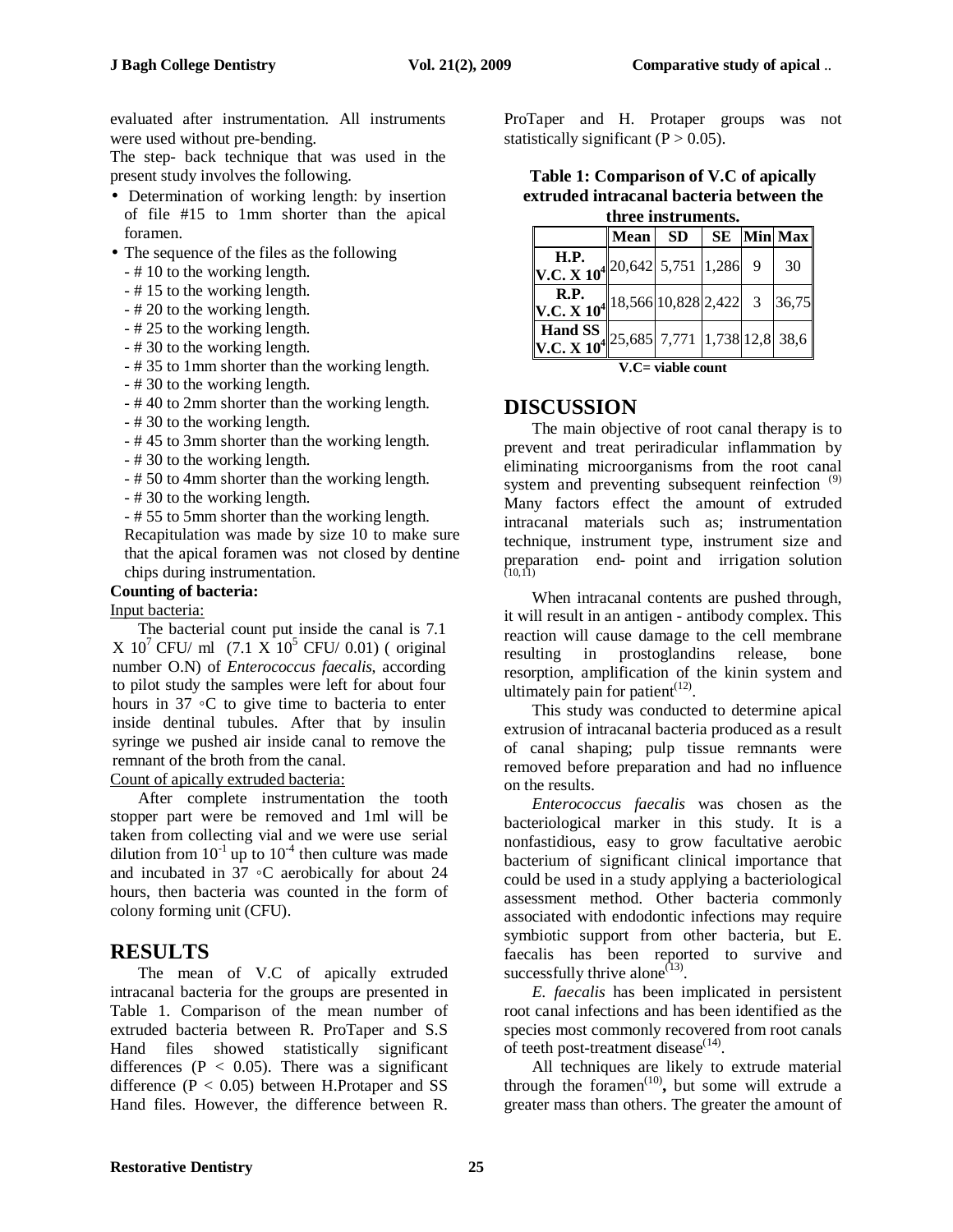debris and bacteria apically extruded the more sever the reaction. In all probability the situation in vivo is far more complex and involves not only the mass of debris but the type and virulence of bacteria bounded up in the debris and the resistance of host tissues (14) **.**

In order to minimize the variables all the canals were instrumented by one operator (researcher), who was trained to all three techniques of instrumentations before starting the actual experimental work.

In this study the working length of the canal was 1mm short of the apical foramen as **(15)** demonstrated greater debris extrusion when canals were instrumented at a length where the file was observed to just protrude through the apical foramen versus 1mm short of the apical foramen also  $(11)$  reported that, when the instrumentation was performed to the apical foramen, significantly more debris was forced apically than when instrumentation was 1mm short.

As the debris can also be introduced into the periapical tissue during irrigating process, the passive injection of irrigants was used in order to reduce the debris forcing out of apical foramen with anything other than the preparation system being tested. Normal saline was used for irrigation because it has no antibacterial effect; in this way elimination and extrusion of bacteria depended on the mechanical action of the instruments<sup> $(16)$ </sup>

The 27-gauge needle was used in this study because it was highly effective in reaching adequate depth during irrigation to remove debris that was left after instrumentation (16) **.** During the experimental work, the operator used rubber gloves during handling of the collection vials in order to avoid contamination of the vials also the outer flask and rubber dam sheet was used to prevent the contamination.

Rotary Protaper was used according to manufacture's instruction in a crown-down manner, According to the result of this study the engine-driven techniques extruded smaller amount of microorganisms. This result may be attributed to first; due to rotary motion, which tends to direct debris toward the orifice, avoiding it is compaction in the root canal<sup> $(11)$ </sup>. As the greatest number of microorganisms in the root canal lie in the coronal third $\binom{17}{7}$ , initial preparation of this section of the root canal system helps to reduce the number of microorganisms that may be pushed apically. Early flaring of the coronal part of the preparation may improve instrument

control during preparation of the apical third of the canal, this result in agreement with <sup>(18)</sup>. Second, NiTi files showed continuous taper with the largest canal diameter because increase taper of the NiTi files up to 19% where as SS instrument where only 2% tapers in addition the brushing action that is recommended with ProTaper systems before further advancing the instruments which may caused to remove more debris coronally. Similar have been also established by several studies<sup>(19)</sup>.

Third, narrower diameter at the apical foramen with SS files when compared with Protaper due to high rigidity of stainless steel file if compared with flexible NiTi instrument.

Hand Protaper instruments was used according to manufacture's instruction in a crown down technique, there was no statistical difference between the hand and engine-driven NiTi protaper instruments in terms of extrusion of microorganisms. This result because protaper for hand use have the same design, philosophical fundamentals of preparation, indications and sequence of rotary protaper. There was Significant difference between hand protaper and hand SS.

Hand Stainless Steel files was used in stepback technique and according to the result of the study the large amount of material extruded by step back occurred probably due to filling motion used during instrumentation of the apical third. The filling action of the instrument may act as a piston, pumping the irrigation solution and debris through the apex**.** It can also explain the limited extrusion produced by the engine-driven techniques which use alternate rotary motions. The results of this study showed that all endodontic instruments and canal instrumentation technique used was extruded intracanal bacteria apically.

# **REFERENCES**<br>1. Seltzer S. Endodont

- Seltzer S. Endodontology: Biologic consideration in endodontic procedures. 1971 MuGraw-Hill New York.
- 2. Pinheiro ET, Gomes BPFA, Ferraz CCR, Sousa ELR. Microorganisms from canals of root filled teeth with periapical lesions. Intern Endod J 2003; 36: 1-11.
- 3. Peciuliene V, Balciuniene I, Eriskson HM, Haapasalo M. Isolation of Enterococcus faecalis in previously root filled canal in a Lithuanian population. J Endod 2000; 26: 593-9.
- 4. Bergmans E, Van Cleynenbreugel J, Wevers M, Lambrechts P. Mechanical root canal preparation with Ni-Ti instruments: rational, performance and safety. Status report for the American Journal of Dentistry. Amer J of Dent 2001; 14: 324-33.